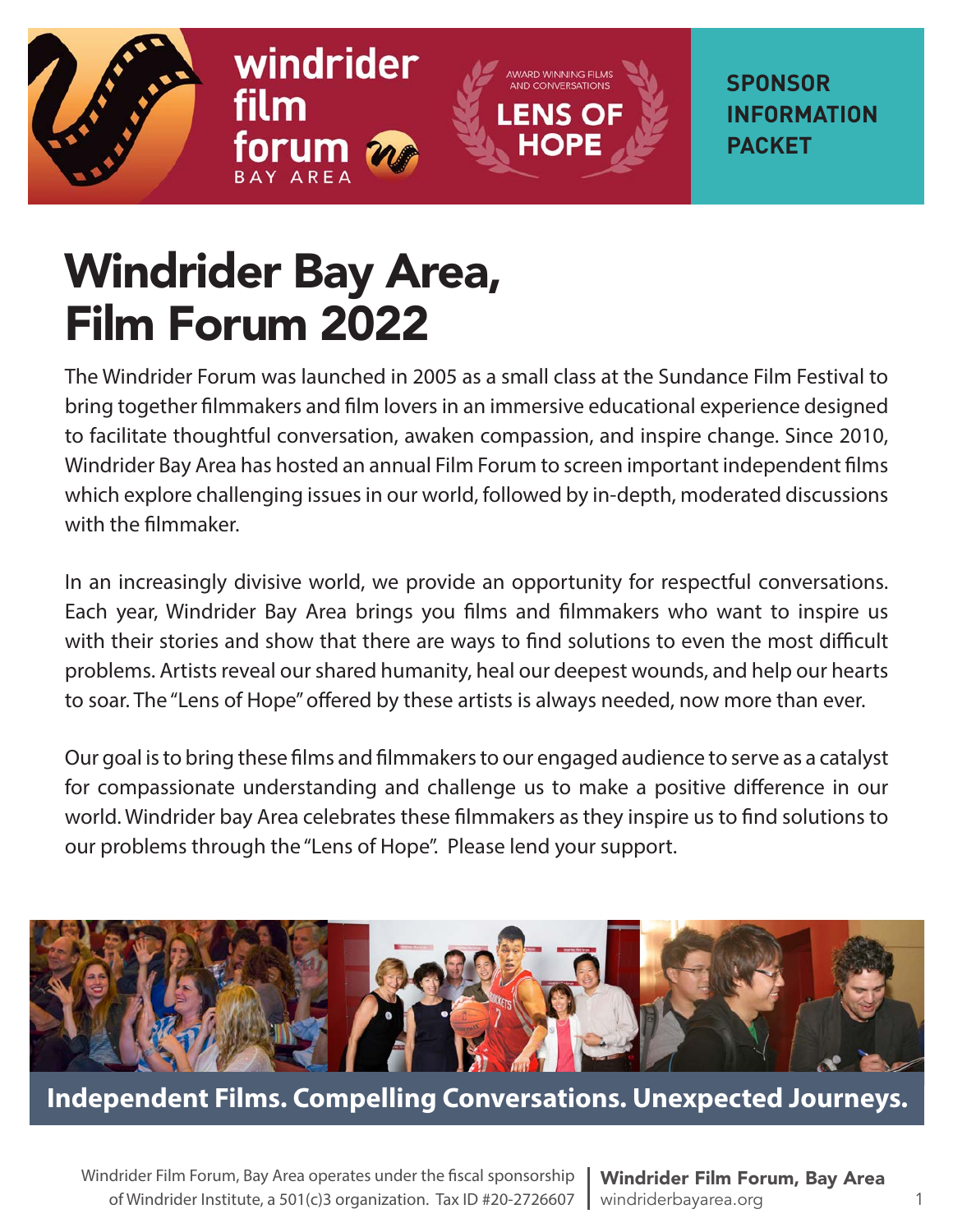

#### FROM THE FILMMAKERS AND ARTISTS

"It was a phenomenal experience for me to have so many people feel deeply moved and excited about my film SEARCHDOG. The dynamic atmosphere Windrider creates for filmmakers and audience alike is truly remarkable, and I am so deeply appreciative of this connected and vibrant community that you have. It's a unique aspect of the Windrider Forum's specialness."

*- Mary Healey Jamiel, Producer & Director of SEARCHDOG, Official 2016 Windrider Bay Area Selection*



"Our best movies don't just provide answers. I think . . . . our best movies ask great questions. This Windrider event is a terrific start to creating some dialogue, creating some community."

*- Ralph Winter, Producer, X-Men series, Fantastic Four, Planet of the Apes*

"Windrider has had a profound effect on my journey as a filmmaker. They have created an incredible forum to discuss film and culture unlike anything

I have seen in the film industry. Windrider has created a unique conversation that challenges and inspires, and it's been a privilege to be part of this amazing community of people. "

*- TC Johnstone, Director/Producer, Rising From Ashes*

"We love the guys from Windrider. They showed a lot of support for Sympathy for Delicious at Sundance, so I thought it would be nice to return their support by screening our film out in the Bay Area."

*- Mark Ruffalo, Director/Actor, Sympathy for Delicious*

"The Windrider Film Forum provided us with a special experience of speaking to viewers not just about the filmmaking, but also about the heart, the message, and the ideas that our film explores. Through the screening, the events, and the one-on-one

interaction with everyone involved in the Windrider Film Forum, I can honestly say that it was one of the best and definitely most uniquely meaningful experiences we had with our film." *- Oren Kaplan, Director/Producer, The Hammer* 

"Screening our film at Windrider was unlike any other festival experience we've had. It's an environment that is based on an appreciation of film and its ability to create conversations that are relevant to our culture."

*- Destin Daniel Cretton, Director/Writer, Short Term 12*

#### FROM THE BAY AREA COMMUNITY

"What a gem we have in our backyard! Three days of Sundance Film Festival, award-winning, independent films . . . Our community was enriched through your efforts to bring the first Windrider Film Forum to the Bay Area. We look forward to its return next year." *- The Almanac*

#### FROM THE FOUNDERS AND SUPPORTERS OF WINDRIDER

"We create space for the conversation to begin and then continue long after the forum is over. Windrider forums are all about community, connecting and creating space for conversation."

*- John Priddy, Film Producer, Co-Founder Windrider Forum*

"Fabulous film festival! We really enjoyed all the films and the diversity of the films. You did an excellent job. Thanks so much for this enriching experience, a real joy and blessing for us."

*- Windrider Host Family*



Windrider Film Forum, Bay Area operates under the fiscal sponsorship **Nindrider Film Forum, Bay Area** of Windrider Institute, a 501(c)3 organization. Tax ID #20-2726607 | windriderbayarea.org 2